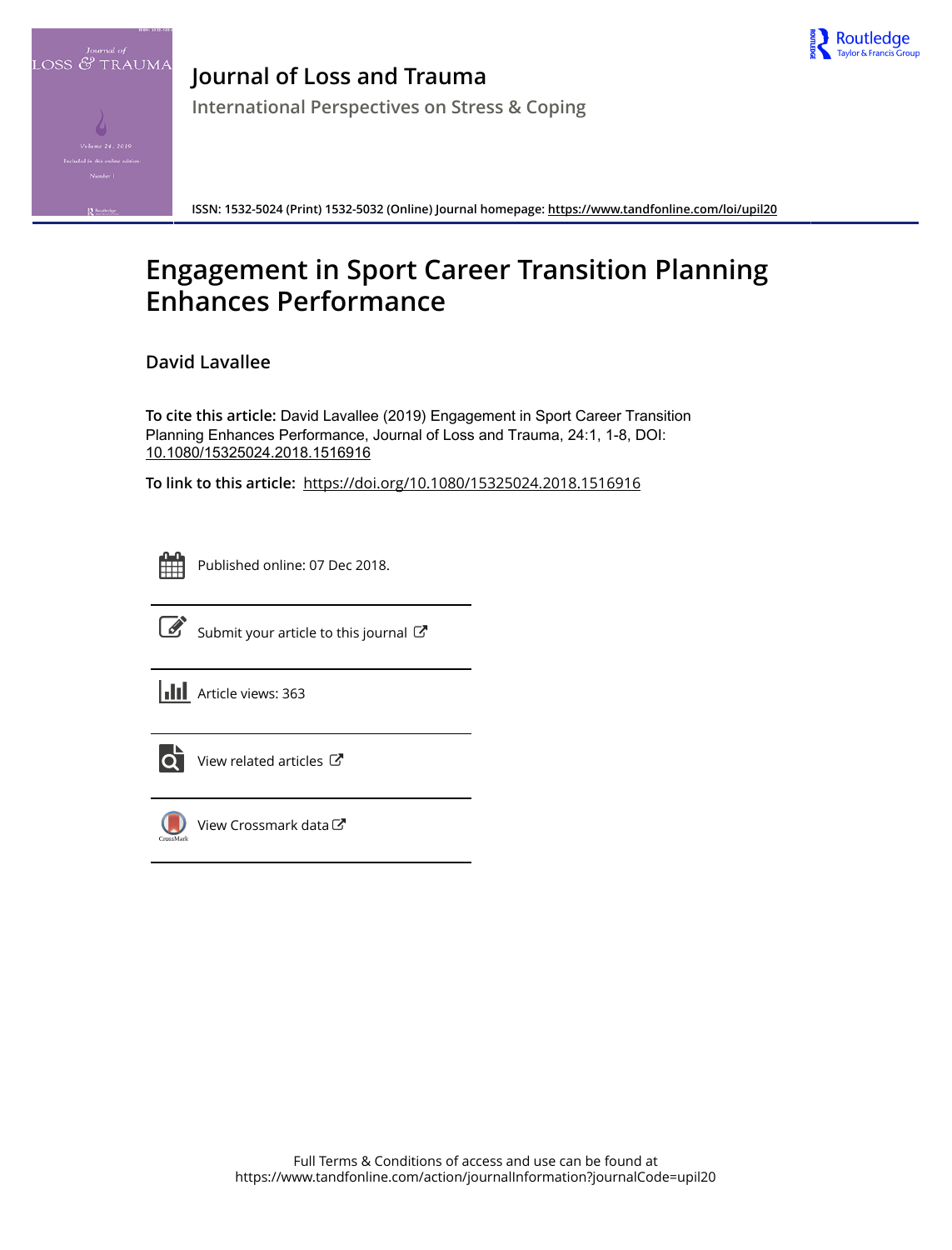

Check for updates

# <span id="page-1-0"></span>Engagement in Sport Career Transition Planning Enhances Performance

David Lavallee<sup>a,b</sup>

<sup>a</sup>School of Social and Health Sciences, Abertay University, Dundee, UK: <sup>b</sup>Department of Physical Education and Sports Sciences, University of Limerick, Limerick, Ireland

#### ABSTRACT

Retirement from sport has the potential to be a major loss for professional athletes. Yet, many athletes resist engaging in career transition planning programs prior to their retirement. This research note reports the findings from an investigation on whether planning for an inevitable resource loss event (i.e., retirement from professional sport) can accrue gains (i.e., sporting performance). Data for this study was sourced from the National Rugby League, a top-level men's professional sports league in Australasia, and included 28,516 performance selection observations for 632 players over three seasons. The findings demonstrated that higher levels of engagement in preretirement planning were positively associated with team selection, team tenure, and career tenure. Preretirement planning was also found to exert its effect on performance through the experience of career transition practitioners and the number of intervention support sessions the athletes participated in. Results are discussed in relation to conservation of resources and cognitive dissonance theories.

ARTICLE HISTORY

Received 21 February 2018 Accepted 22 May 2018

**KEYWORDS** Loss; retirement; sport; transition

Retirement from sport has the potential to be a major loss for professional athletes. Past research on this topic has focused on the consequences of sport retirement and how making the transition out of sport can lead to reductions in personal (e.g., loss of sporting performance skills), material (e.g., loss of occupation), and symbolic (e.g., loss of identity) resources to which the athlete was emotionally attached (cf. Harvey, [1996](#page-7-0)). Nearly one in five elite athletes experience distressful reactions following retirement from sport, and many experience feelings of loss (Grove, Lavallee, Gordon, & Harvey, [1998;](#page-7-0) Park, Lavallee, & Tod, [2013](#page-8-0)). More recent studies have also started to examine what resources can help athletes cope with the career transition process, including preretirement planning (Park et al., [2013](#page-8-0)).

Preretirement intervention programs offer career and education support to professional athletes during their playing careers to help them plan for

CONTACT David Lavallee al.lavallee@abertay.ac.uk sole School of Social and Health Sciences, Abertay University, Dundee, DD1 1HG, UK.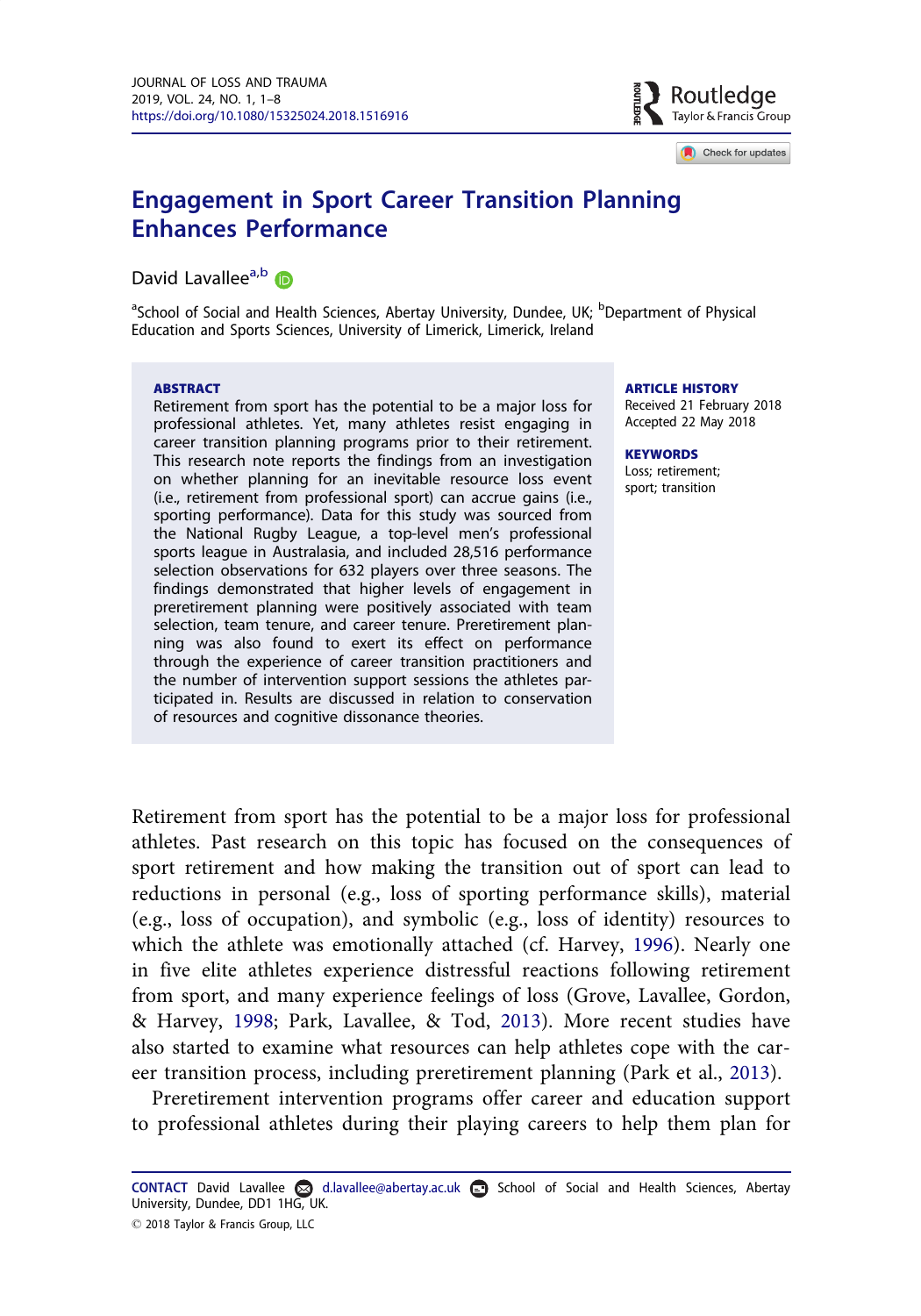<span id="page-2-0"></span>their inevitable transition out of sport. Although preretirement planning is one of the best predictors of successful career transitions out of sport, many athletes elect not to engage in intervention programs even when they have access to such services (North & Lavallee, [2004\)](#page-7-0). This resistance has been attributed to the perception that engagement in career transition intervention programs while still competing could be a distraction from their sport performance (Park et al., [2013;](#page-8-0) Petitpas, Danish, McKelvain, & Murphy, [1992](#page-8-0)). Cognitive dissonance, therefore, may play an important role in preretirement planning.

Cognitive dissonance theory postulates that individuals strive toward cognitive consistency when a situation involves conflicting attitudes, beliefs, or behaviors. If there are inconsistencies, people will make alterations in their attitudes, beliefs, or behaviors to reduce psychological discomfort and restore balance in their lives (Festinger, [1957\)](#page-7-0). The magnitude of dissonance depends on importance or value of the attitude, belief, or behavior that is dissonant, and thus influences the pressure to reduce or eliminate the dissonance. As the magnitude increases, pressures to reduce dissonance and avoidance from situations that generate dissonance also increase. Furthermore, when individuals take actions that appear to be in conflict with their starting preferences, they experience feelings of discomfort. To minimize or avoid this discomfort, people change their preferences to more closely align with their actions.

Recent theoretical and empirical perspectives influenced by Hobfoll's ([2002](#page-7-0)) conservation of resources (COR) theory may also help advance knowledge in the area of retirement from sport. COR theory has been adopted previously across several different sporting contexts and populations (e.g., Ford & Gordon, [1999;](#page-7-0) Wendling, Kellison, & Sagas, [2018](#page-8-0)) but the focus has generally been on psychological stress and strain. A recent trend in the literature concerning COR theory has been its extension to better understand how individuals allocate and conserve resources in the context of resource gains and losses. Central to COR theory is the principle that resources need to be invested by people in order to protect or limit potential losses. COR theory also postulates a gain paradox principle: Resource loss is disproportionately more salient and important than resource gain (Hobfoll, [2012\)](#page-7-0). From these principles, a number of relevant corollaries of the resource investment process have been proposed to help understand the downstream impact of changes in resources. For example, investment becomes more difficult when individuals lose resources and they become more prone to further investment loss (i.e., loss spirals) under stressful conditions. On the other hand, when individuals gain resources they have greater opportunities to invest and accrue additional resources (i.e., recourse gain spirals). These patterns have been supported through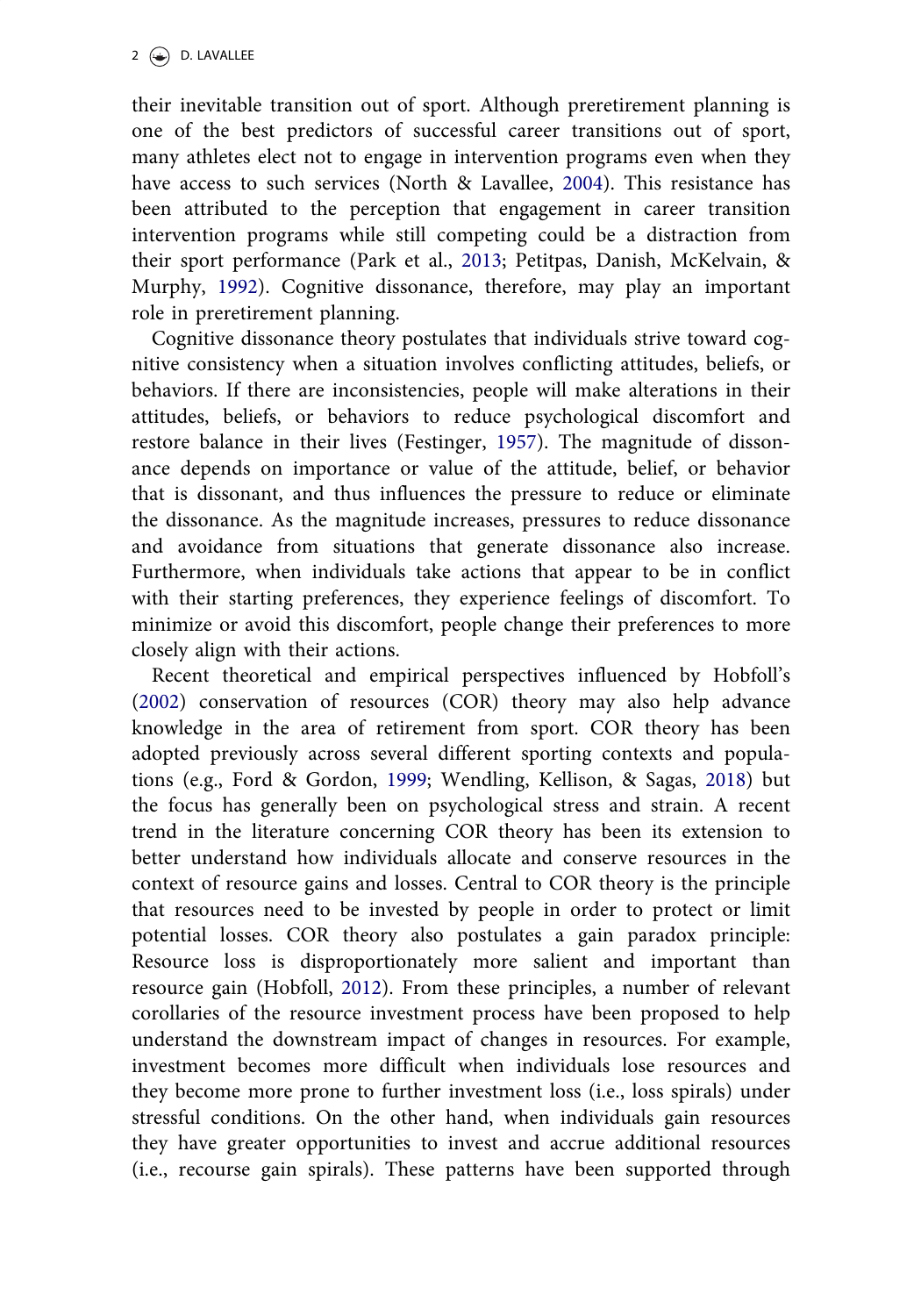<span id="page-3-0"></span>studies showing how individuals who possess resources are more capable of offsetting losses, and how this serves to facilitate the acquisition of other resources (Ennis, Hobfoll, & Schroder, [2000\)](#page-7-0).

Wang, Henkens, and van Solinge's ([2011\)](#page-8-0) resource-based dynamic model has proposed resources as the central mechanism that shapes how people cope with retirement from the workforce. According to this model, losses, gains, or no change in resources will lead to decreasing, increasing, or stable trajectories in the retirement process, respectively. Recent work by Topa and Valero ([2017](#page-8-0)) has applied this model in a study exploring retirees' satisfaction, depression, and actual loss of resources. Results revealed that the threat of resource loss had a positive relationship on retirement satisfaction and depression levels after retirement.

While recent studies in sport have helped inform the development of preretirement intervention programs for elite athletes around the world, little research has examined the impact of the investment of resources during the career transition process.

Given the extant research (e.g., Topa & Valero, [2017\)](#page-8-0), an interesting line of enquiry would involve studying whether planning for an inevitable resource loss event (i.e., retirement from sport) can accrue gains. Such an extension of COR theory may contribute to new ways of testing the resource investment process (Hobfoll, Halbesleben, Neveu, & Westman, [2018](#page-7-0)). Therefore, the aim of this research was to examine whether engaging in a preretirement planning program can enhance sporting performance.

## Method

Anonymized data for this study was sourced from the National Rugby League (NRL), a top-level men's professional sports league in Australasia. A total of 16 teams play in the NRL, 15 of which are based in Australia and one in New Zealand. The NRL operates on a single group system, with no divisions or conferences and no relegation and promotion from other leagues. Each team plays 26 games per season between March and October annually, with additional games scheduled in the finals (i.e., playoffs) rounds. A total of 17 players are selected to play per team for each game, based on performance levels at the time of selection.

Performance data was sourced across three seasons (2014, 2015, and 2016) from official NRL databases, with all performance data doublechecked for quality assurance purposes. Performance data included team selection, team tenure, and career tenure for each player for each game across all three years (final round games were excluded because every team was not represented). The players selected for each team for every potential game, taking into account availability for selection and excluding injured,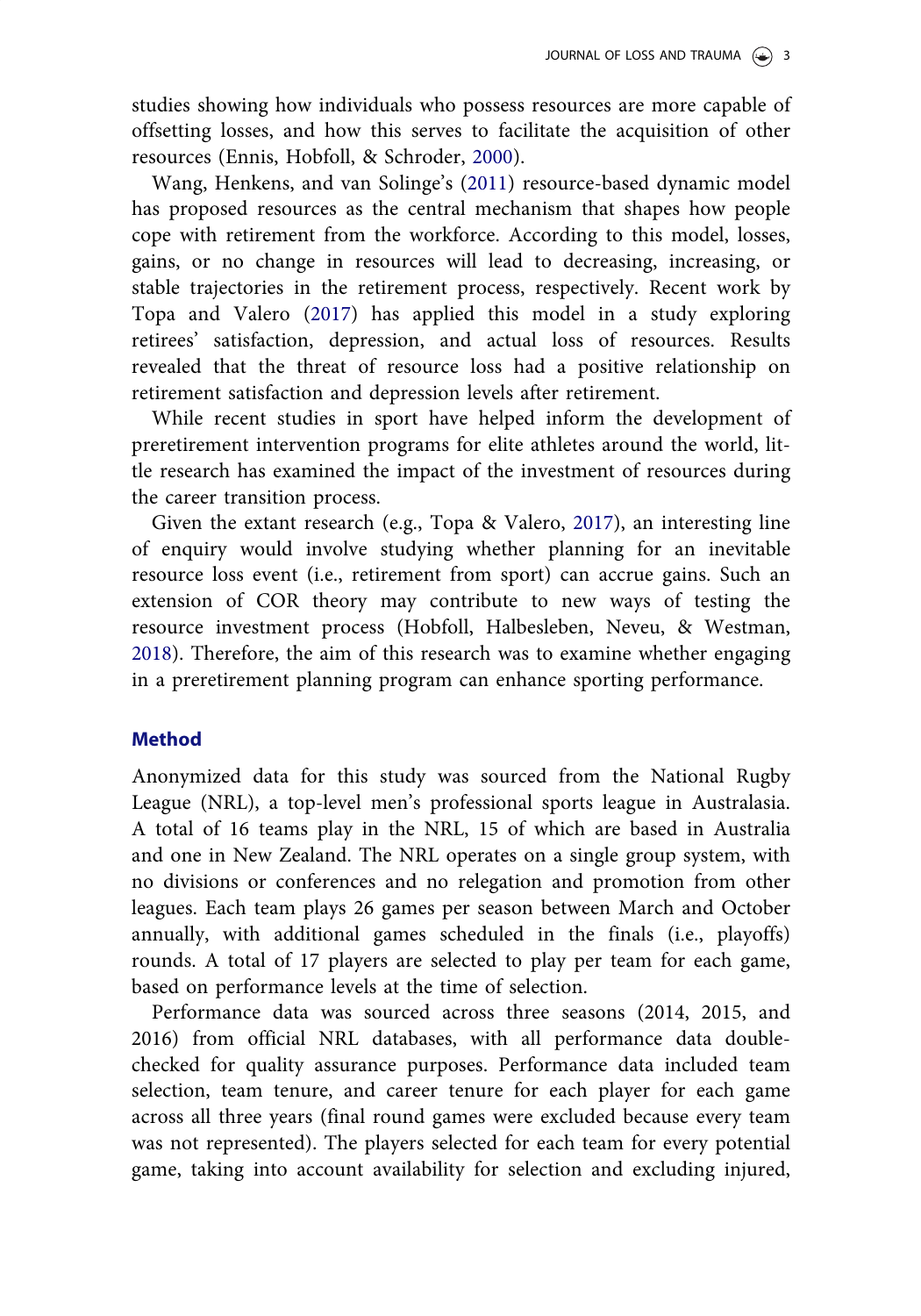<span id="page-4-0"></span>suspended, and players being rested, were initially coded. The number of years each player had been contracted at his current club (team tenure) and playing in the NRL overall (career tenure) as at the start of the season in question were also recorded.

Preretirement planning data was sourced for each player and included an engagement in preretirement planning measure at every team selection point. Engagement in preretirement planning was determined through a measurement of Career Decidedness (Gordon, [1998](#page-7-0)) and Career Planning (Prochaska & DiClemente, [1992](#page-8-0)). Career Decidedness was applied with three categories as follows: Undecided: "I don't know what I want to do after footy"; Exploring Options: "I have an idea of what I want to do/a few interests but I'm not sure yet which I really want to do after footy"; and Decided: "I'm confident I've made a well-informed choice about what I want to do after footy." Career Planning was applied with five stages adapted from the transtheoretical model of behavior change as follows: Precontemplation: no thought of or intention to do career planning; Contemplation: weighing up the pros and cons of career planning, but still doing no planning; Preparation: engaging in career planning; Action: taking action toward their future career (e.g., studying, working); and Maintenance: future career has been under way for at least three months (e.g., own business, a trade, property development). For someone to be engaged they were categorized as: Exploring Options or Decided in the area of Career Decidedness; and Action or Maintenance in the area of Career Planning. Career transition practitioners (i.e., career coaches) assessed Career Decidedness and Career Planning measures for every player at every team selection point, and entered the data into a software system built for tracking, reporting, and case management.

Data was also sourced on the experience of the career coaches (20 in total, including at least one for each team; categorized as experienced, novice, or no experience) and the number of preretirement intervention support sessions for each player (Mean =1.63,  $SD = .84$ ).

# **Results**

The data set included a total of 28,516 performance selection observations for 632 players (mean age in  $2016 = 23.84$ ,  $SD = 4.26$ ; mean years team tenure in  $2016 = 2.52$ ,  $SD = 3.02$ ; mean years career tenure in  $2016 = 4.02$ ,  $SD = 4.01$ ). Engagement in preretirement planning was found to be significantly correlated with each of the performance measures: team selection  $(X^2 = 112.18, p < .01)$ , team tenure  $(r_b = .48, p < .01)$ , and career tenure  $(r_b = .52, p < .01)$ . Engagement in preretirement planning was also found to be significantly correlated with the number of preretirement intervention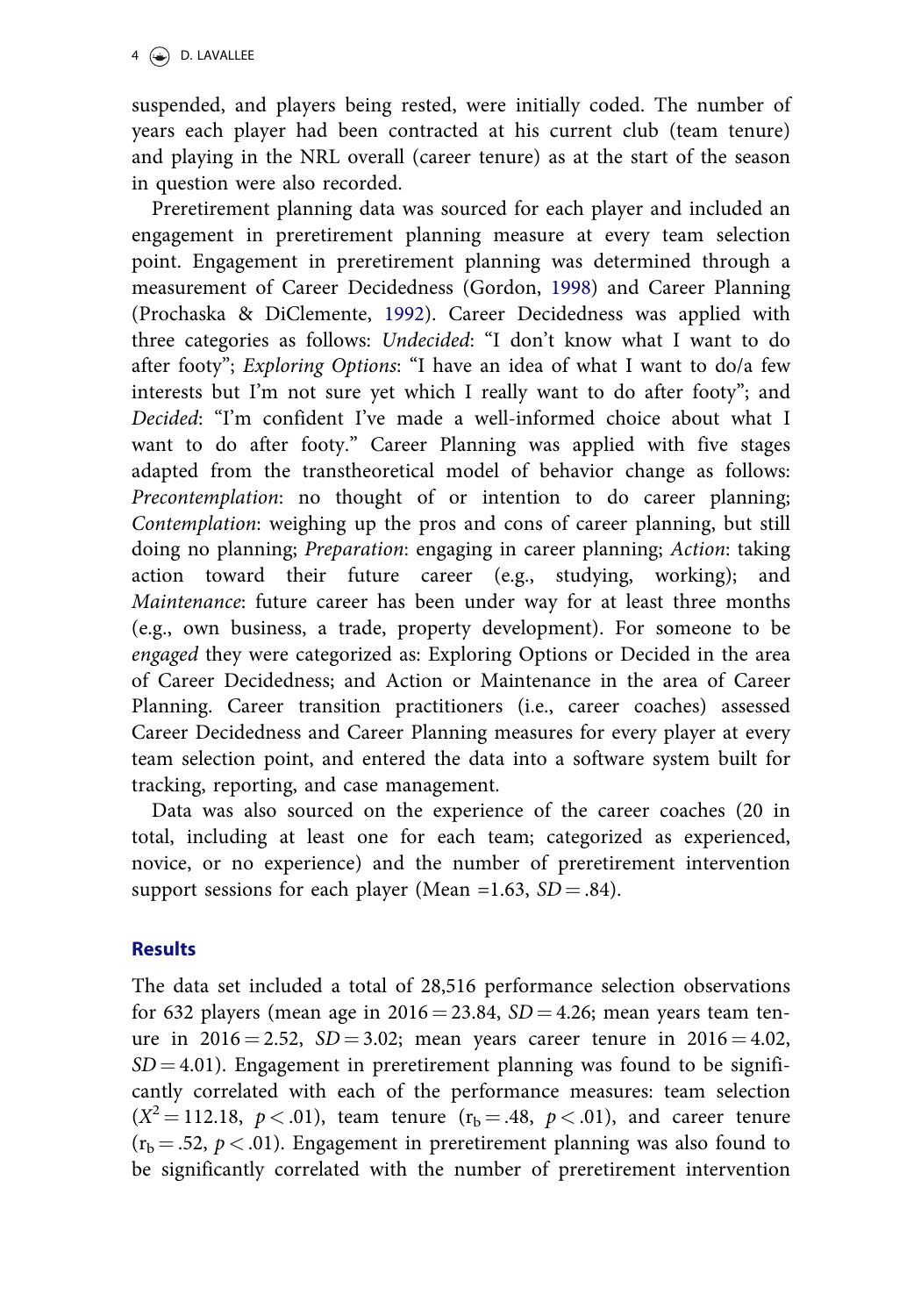support sessions  $(r_b = .81, p < .001)$  and career coach experience  $(X^2 = 456.12, p < .001)$ .

Linear and logistic regression analyses were also tested following relevant variable transformations. These results demonstrated that engagement in preretirement planning was positively associated to team selection  $(F = 6.94, p = .008, R^2 = .19)$ , team tenure  $(F = 16.58, p < .01, R^2 = .23)$ , and career tenure ( $F = 28.57$ ,  $p < .01$ ,  $R^2 = .27$ ). Sobel tests were employed to explore whether the experience of the career coach and the number of intervention support sessions could explain the impact of preretirement planning on performance. Significant ( $p < .05$ ) results were found for the experience of the career coach (team selection:  $z = 2.21$ ; and team tenure:  $z = 2.07$ ) and the number of intervention support sessions (team selection:  $z = 1.98$ ; and career tenure:  $z = 3.22$ ).

# **Discussion**

The aim of this research was to examine whether planning for retirement from sport can enhance sporting performance. When relationships across the study variables were examined, higher levels of engagement in career transition planning were found to be related to team selection when available (i.e., not injured, suspended, or being rested), the number of years contracted by the team, the number of years playing overall, the experience of the career coach, and the number of intervention support sessions. The results support the findings by Topa and Valero ([2017\)](#page-8-0) as the threat of a resource loss event can have a positive impact on preretirement planning.

Further analyses showed how greater engagement in career transition planning predicted team selection, team tenure, and career tenure. These findings can be partially explained through cognitive dissonance theory, as engaging in preretirement planning may have led to less cognitive dissonance, allowing for more time to focus on sporting performance. Previous research (e.g., North & Lavallee, [2004](#page-7-0)) has shown how many athletes resist engaging in preretirement programs they have access to, possibly due to the perception that such engagement could be a distraction from their sporting performance (Petitpas et al., [1992\)](#page-8-0). In this study, evidence was found to suggest that inconsistencies that might normally influence professional athletes to not engage in preretirement planning were altered. The value players placed on preretirement planning appears to be greater than the pressures to focus exclusively on sport performance (cf. Festinger, [1957](#page-7-0)), perhaps due to the experience of the career coach and number of intervention support sessions. The experience of the career coach was found to explain the significant relationship between engagement in career transition planning and team selection and team tenure, and the number of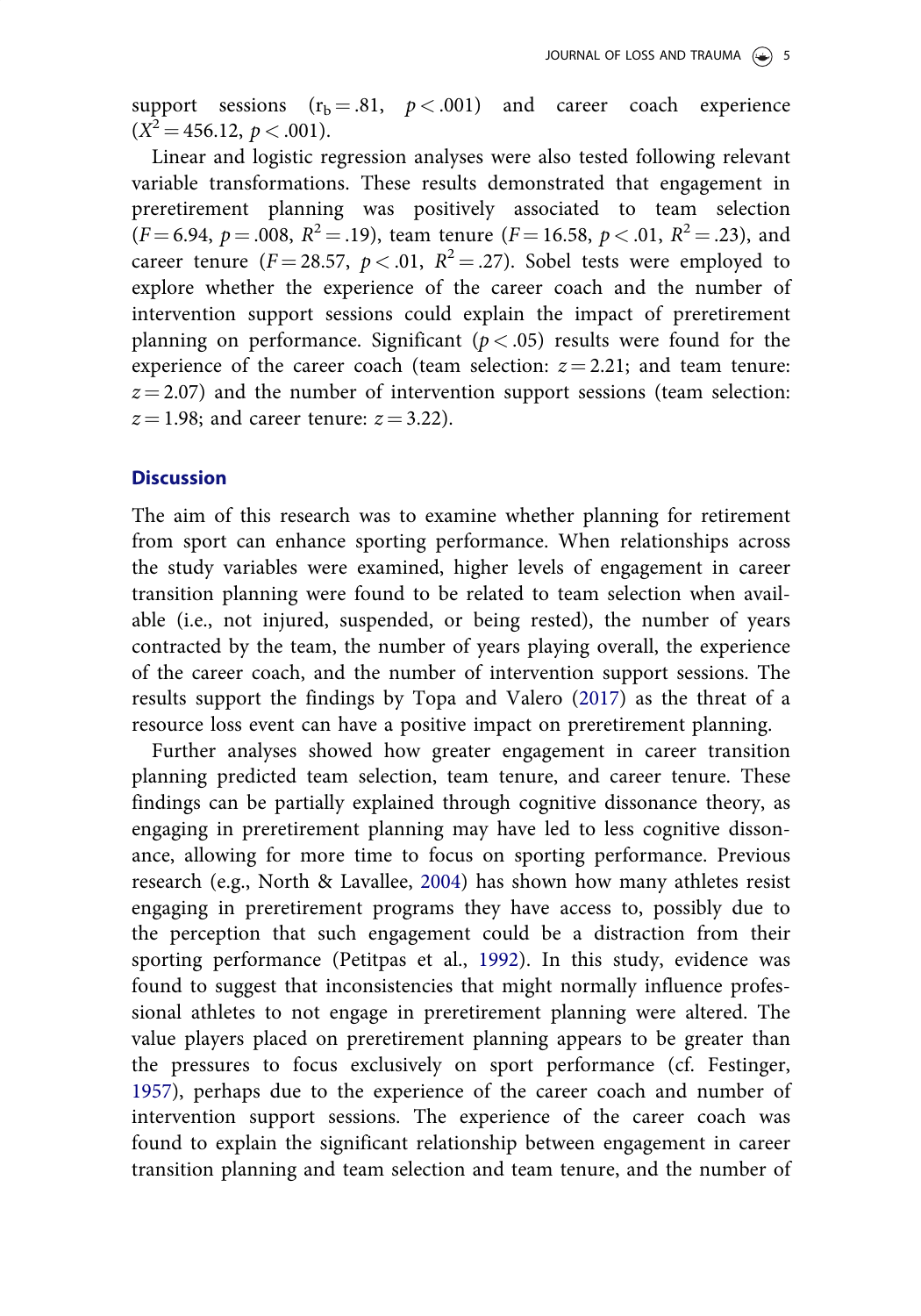intervention support sessions was found to explain the significant relationship between engagement in career transition planning and team selection and career tenure.

By applying the process of resource loss and gain cycles among professional athletes, this study extends Hobfoll's [\(2002](#page-7-0)) COR theory into the retirement from sport context. The findings also support COR theory, as the professional athletes who took action through engagement in preretirement planning invested resources in order to limit potential losses. In line with Hobfoll's ([2012\)](#page-7-0) gain paradox principle, resource gains would have increased in salience as loss circumstances became higher. In this study, individuals were deemed to be engaged in preretirement planning if their levels of career decidedness (i.e., exploring options or decided) and career planning (i.e., action or maintenance) were in the advanced stages. The downstream impact of changes in resource investment is seen in the performance data for the individual, team, and career overall. When individuals accrued resources in planning for their retirement, they would have had greater opportunity to accrue additional resources through gain spirals. In a similar way to Ennis et al. ([2000\)](#page-7-0), this would have allowed the athletes to be more capable of offsetting losses and thereby jumpstarting further resource gains. Future researchers should consider the role that time plays in the dynamics of resource investment. This temporal aspect can take many forms, ranging from the amount of time over which resources are lost or gained, to the length of recovery periods necessary to regain resources, to the specific timing that a resource becomes available relative to the timing of resource loss (Hobfoll et al., [2018,](#page-7-0) p. 114).

In terms of study limitations, every performance selection opportunity across the three seasons was considered individually rather than in a repeated-measures design. Furthermore, the measurement of engagement in preretirement planning was assessed by career practitioners with varying experience levels. Although the measurements were underpinned by career decision-making theories (Gordon, [1998;](#page-7-0) Prochaska & DiClemente, [1992\)](#page-8-0), it is possible that less experienced practitioners were not as accurate in their assessment of career decidedness and/or career planning. The data for this study also included only males in one professional sport (National Rugby League).

The results of this study may have implications in the delivery of career transition programs for professional athletes. Many athletes experience feelings of loss following retirement from sport. Athletes who are effectively supported by practitioners in preparing for this resource loss event can realize a potential competitive advantage in their sport. Teams can also benefit by retaining athletes in the system for longer, along with the sport itself. These downstream impacts can occur when the value players place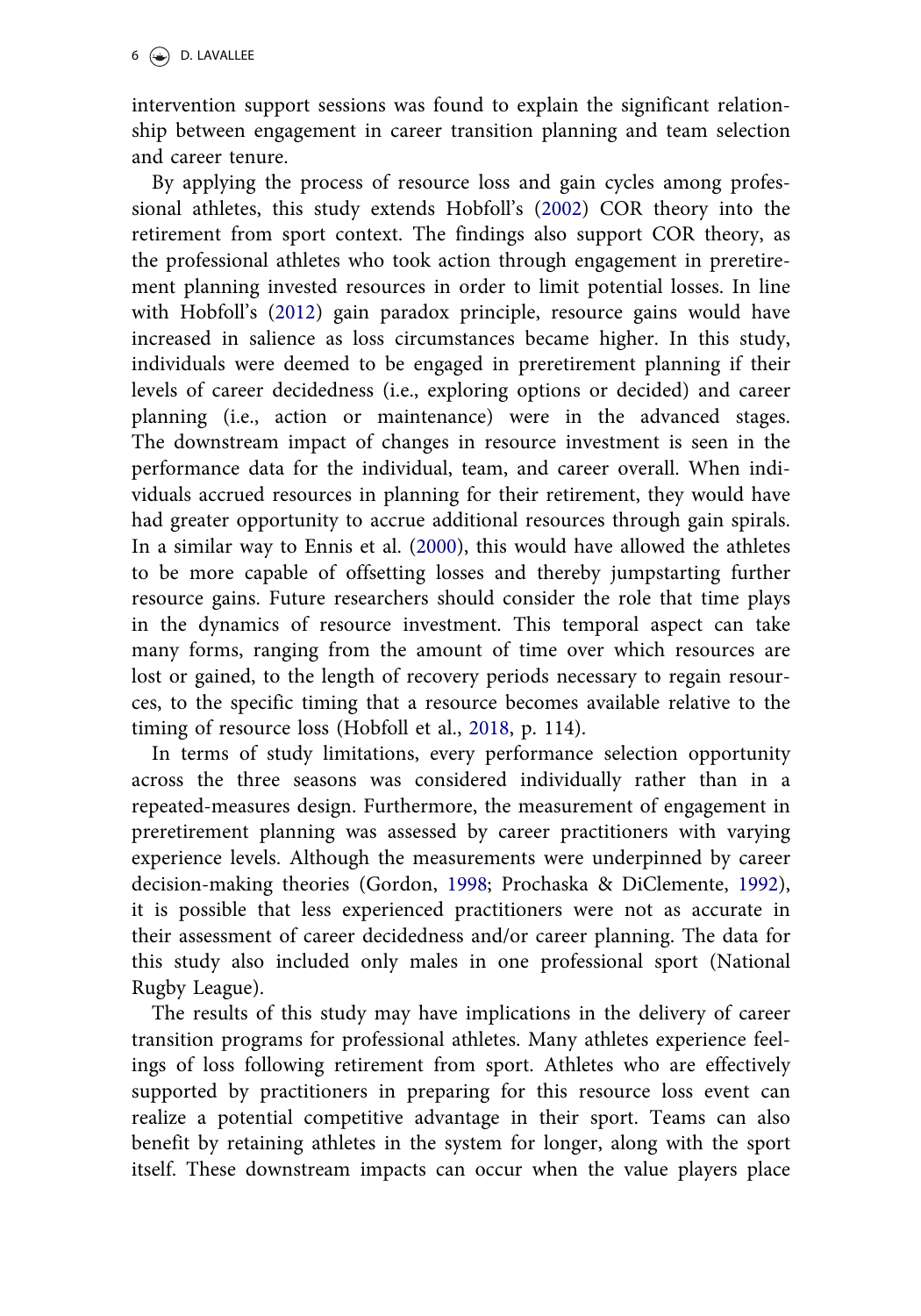<span id="page-7-0"></span>on preretirement planning is greater than the pressures to focus exclusively on sport performance. It is, therefore, important for players, sports coaches, and senior administrators who may have misconceptions that engagement in preretirement planning is time poorly spent to understand the positive benefits in relation to team selection, team tenure, and career tenure.

### Notes on contributor

David Lavallee, PhD, is a professor in the School of Social and Health Sciences at Abertay University, UK, and an adjunct professor at the University of Limerick, Ireland.

## **ORCID**

David Lavallee http://orcid.org/0000-0002-3829-293X

## **References**

- Ennis, N. E., Hobfoll, S. E., & Schroder, K. E. E. ([2000\)](#page-3-0). Money doesn't talk, it swears: How economic stress and resistance resources impact inner-city women's depressive mood. American Journal of Community Psychology, 28(2), 149–173. doi[:10.1023/A:](https://doi.org/10.1023/A:1005183100610) [1005183100610](https://doi.org/10.1023/A:1005183100610)
- Festinger, L. ([1957\)](#page-2-0). A theory of cognitive dissonance. Stanford, CA: Stanford University Press.
- Ford, I. W., & Gordon, S. [\(1999](#page-2-0)). Coping with sport injury: Resource loss and the role of social support. Journal of Personal and Interpersonal Loss, 4(3), 243–256. doi:[10.1080/](https://doi.org/10.1080/10811449908409733) [10811449908409733](https://doi.org/10.1080/10811449908409733)
- Gordon, V. N. [\(1998](#page-4-0)). Career decidedness types: A literature review. The Career Development Quarterly, 46(4), 386–403. doi[:10.1002/j.2161-0045.1998.tb00715.x](https://doi.org/10.1002/j.2161-0045.1998.tb00715.x)
- Grove, J. R., Lavallee, D., Gordon, S., & Harvey, J. H. [\(1998\)](#page-1-0). Account-making: a model for understanding and resolving distressful reactions to retirement from sport. Sport Psychologist, 12, 12(1), 52–67. doi:[10.1123/tsp.12.1.52](https://doi.org/10.1123/tsp.12.1.52)
- Harvey, J. H. [\(1996\)](#page-1-0). Embracing their memory: Loss and the social psychology of story-telling. Needham Heights, MA: Allyn & Bacon.
- Hobfoll, S. E. ([2002\)](#page-2-0). Social and psychological resources and adaptation. Review of General Psychology, 6(4), 307–324. doi[:10.1037/1089-2680.6.4.307](https://doi.org/10.1037/1089-2680.6.4.307)
- Hobfoll, S. E. ([2012](#page-2-0)). Conservation of resources and disaster in cultural context: The caravans and passageways for resources. Psychiatry: Interpersonal and Biological Processes, 75(3), 227–231. doi:[10.1521/psyc.2012.75.3.227](https://doi.org/10.1521/psyc.2012.75.3.227)
- Hobfoll, S., Halbesleben, J., Neveu, J., & Westman, M. ([2018\)](#page-3-0). Conservation of resources in the organizational context: The reality of resources and their consequences. Annual Review of Organizational Psychology and Organizational Behavior, 5(1), 103–128. doi: [10.1146/annurev-orgpsych-032117-104640](https://doi.org/10.1146/annurev-orgpsych-032117-104640)
- North, J., & Lavallee, D. ([2004\)](#page-2-0). An investigation of potential users of career transition services in the United Kingdom. Psychology of Sport and Exercise, 5(1), 77–84. doi: [10.1016/S1469-0292\(02\)00051-1](https://doi.org/10.1016/S1469-0292(02)00051-1)